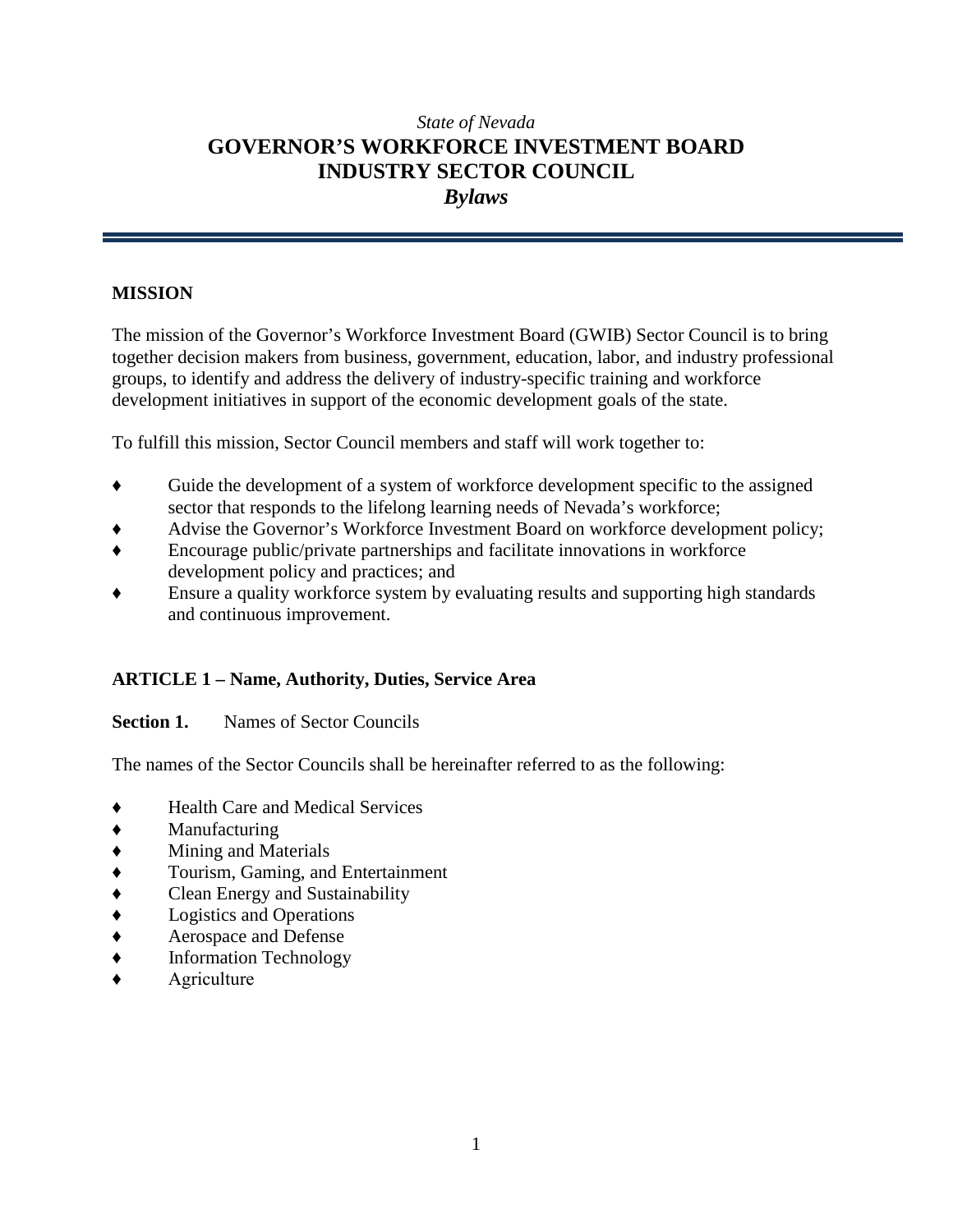## **Section 2.** Legal Authority of the Sector Council

NRS 232.935 requires the Governor's Workforce Investment Board to establish industry sector councils to identify job training and educational programs that best meet regional economic development goals. It also requires the Board to identify and seek federal funding to provide grants to fund those job training and educational programs.

# **Section 3.** – Duties of the Sector Council

The Sector Councils were created by the Legislature to identify job training and educational programs that would best meet regional economic development goals.

The Sector Councils shall assist the Governor's Workforce Investment Board (GWIB) in:

- Developing a sector strategic plan to support sector businesses in meeting their human resource needs.
- Review and recommend workforce development funded and appropriate training curriculum, activities, and skills credential certifications.
- Map the talent pipeline for their sector and identify where the talent needed will come from now, in the near-term, and the future.
- Analyze and apply workforce intelligence to develop sector-wide strategies to improve the talent pipeline.
- Identify the critical jobs, skills and competencies needed by the workforce of the industry sectors of Nevada.
- Identify and apply for federal funding available for job training and education programs.
- Generate public and private resources (including, but not limited to, grants) to support the sector's work and projects.
- Maintain communication with the Governor's Office of Economic Development to determine the workforce training needs of companies moving to or expanding in the state.
- Report to the Governor's Board the findings of the council and provide guidance for training policy formation and implementation.

# **Section 4:** Area Served

The area served by the Council shall be the state of Nevada and the labor markets contained therein.

# **Section 5:** Council Staff and Address

The Department of Employment, Training and Rehabilitation (DETR), Workforce Solutions Unit (WSU), shall be responsible for providing staff to the Sector Councils.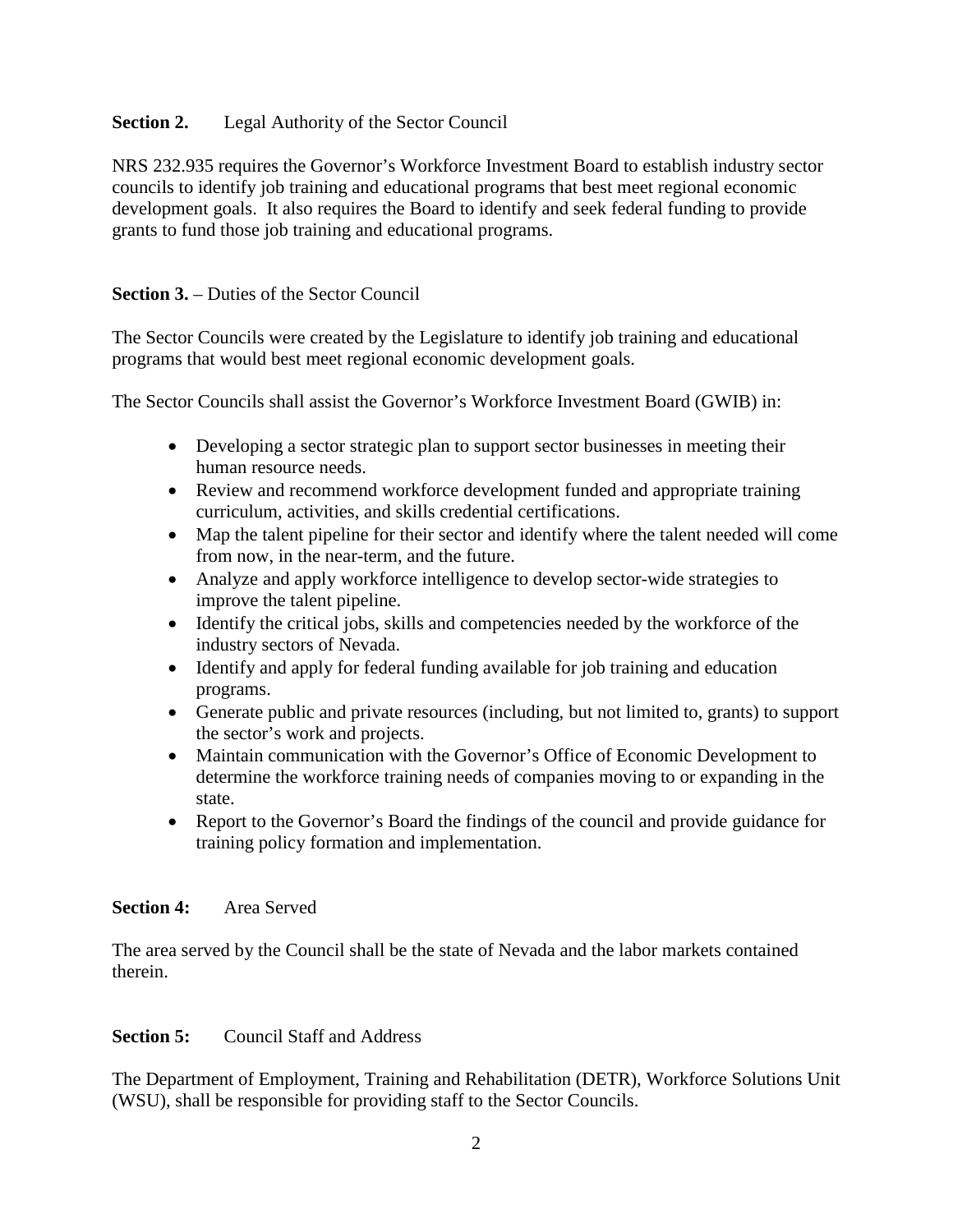The official office location and mailing address of the Sector Councils shall be: \_\_\_\_\_\_\_\_\_\_Sector Council, c/o Department of Employment, Training and Rehabilitation, Workforce Solutions Unit, 2800 E. St. Louis Avenue, Las Vegas, Nevada 89104.

# **ARTICLE II – Membership, Terms of Office, Officers and Attendance**

### **Section 1.** Membership

Members of the Sector Councils are appointed by the Chair of the Governor's Workforce Investment Board and must be in accordance with NRS 232.935. The Governor's Office of Economic Development (GOED) Industry Specialist for the sector in consultation with the administrative staff and the Director of DETR can make recommendations to the Governor's Board Chair regarding candidates for membership.

No less that 51% of the membership of the sector council will be representative of businesses within the industry sector.

Membership of each Sector Councils will include:

- Business leaders in the sector from the Northern, Southern, and/or Rural areas of the State that are pertinent to the sector; i.e. Chief executive, chief operating, chief financial or chief human resource officer of the business. Please note: A senior operating or human resource executive may be appointed to represent the CEO, COO, etc. as the working member of the council. (Minimum of 11 business representatives)
- A Labor Representative from the Sector
- The Governor's Office of Economic Development/Industry Specialist from the Sector
- A representative of the Regional Development Authority from the geographically predominant area of the industry.
- A representative from the Nevada System of Higher Education (NSHE)
- A representative of the community college system that represents the geographic "seat of business" for the industry sector.
- A representative of K-12 education from either the Nevada Department of Education; the local board of education from the geographically predominant area of the industry; or the secondary school or technical academy that hosts curriculum specializing in the industry.
- Three Local Elected Officials (one from the Northern Workforce Investment Area; one from the Southern Workforce Investment Area; and one from a Rural jurisdiction)
- At least one representative from the Nevada Senate or Nevada Assembly, appointed by the GWIB Chair.
- A DETR Research & Analysis Division Economist (Non-voting member)
- A representative from workforceCONNECTIONS Southern WIB(Non-voting member)
- A representative from nevadaworks Northern WIB (Non-voting member)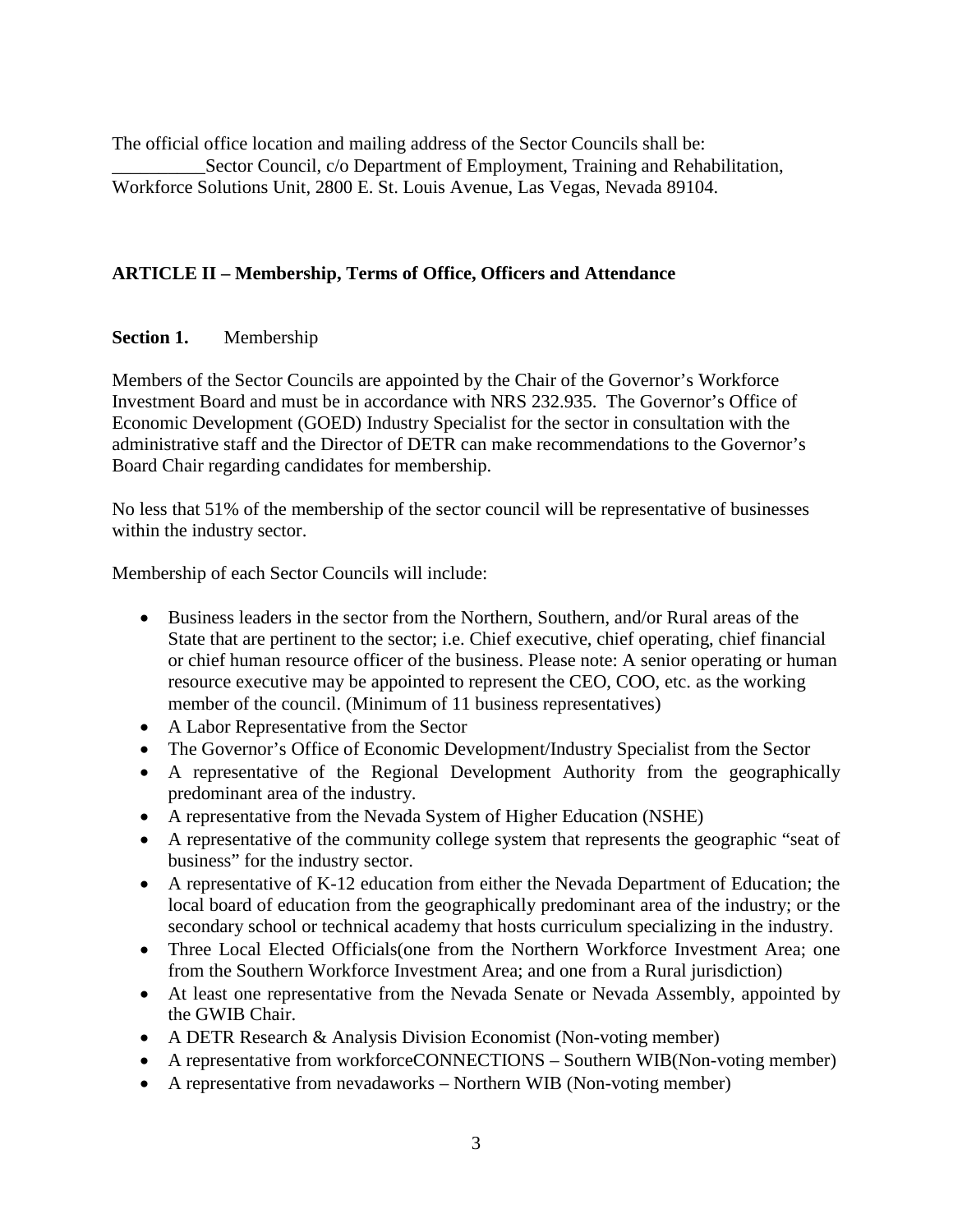#### **Section 2:** Term of Office

- A. Each member of the Council shall be appointed by the Chair of the Governor's Workforce Investment Board and shall serve at their pleasure.
- B. Each member is prohibited by NRS Chapter 241 from designating a representative to attend meetings on their behalf.
- C. Members are appointed to serve 3-year terms, and can be reappointed to serve a total of three consecutive terms. Members who complete three consecutive terms can be reappointed to an additional three terms of three years each, following a two year absence from the Council.

#### **Section 3:** Officers

**Chair -** The Chair of the GWIB shall select a representative from the industry sector as Chair. The Chair shall preside at all meetings of the Council, provide quarterly reports to the GWIB, and shall have other duties as assigned by the Governor's Workforce Investment Board (GWIB) or these bylaws.

**Vice-Chair** –The Chair, upon consultation with the GWIB Chair, shall select a representative from the industry sector as Vice-Chair. If the Chair is absent the Vice- Chair, shall act as the Chair. The Vice-Chair shall have such other duties as assigned by the Chair, the GWIB or these bylaws.

In the absence of the Chair and Vice-Chair, the DETR liaison to the council will chair the meeting, and provide the meeting minutes to the Chair and Vice-Chair within ninety six (96) hours of the conclusion of the meeting for their information and any direction they would provide to the liaison.

#### **Section 4:** Attendance

Council members who miss three (3) consecutive regular meetings may be replaced at the will of the Chair. An exception can be granted when absences are for good cause and an e-mail request for retention is submitted to staff and receives approval from the Chair.

#### **ARTICLE III - Meeting Procedures, Quorum, Voting Rights and Conflict of Interest**

#### **Section 1.** Meeting Procedures

The Council shall meet at least once each quarter at a time and location to be determined by the Chair in consultation with the liaison from DETR. The Chair may call special meetings at his/her discretion.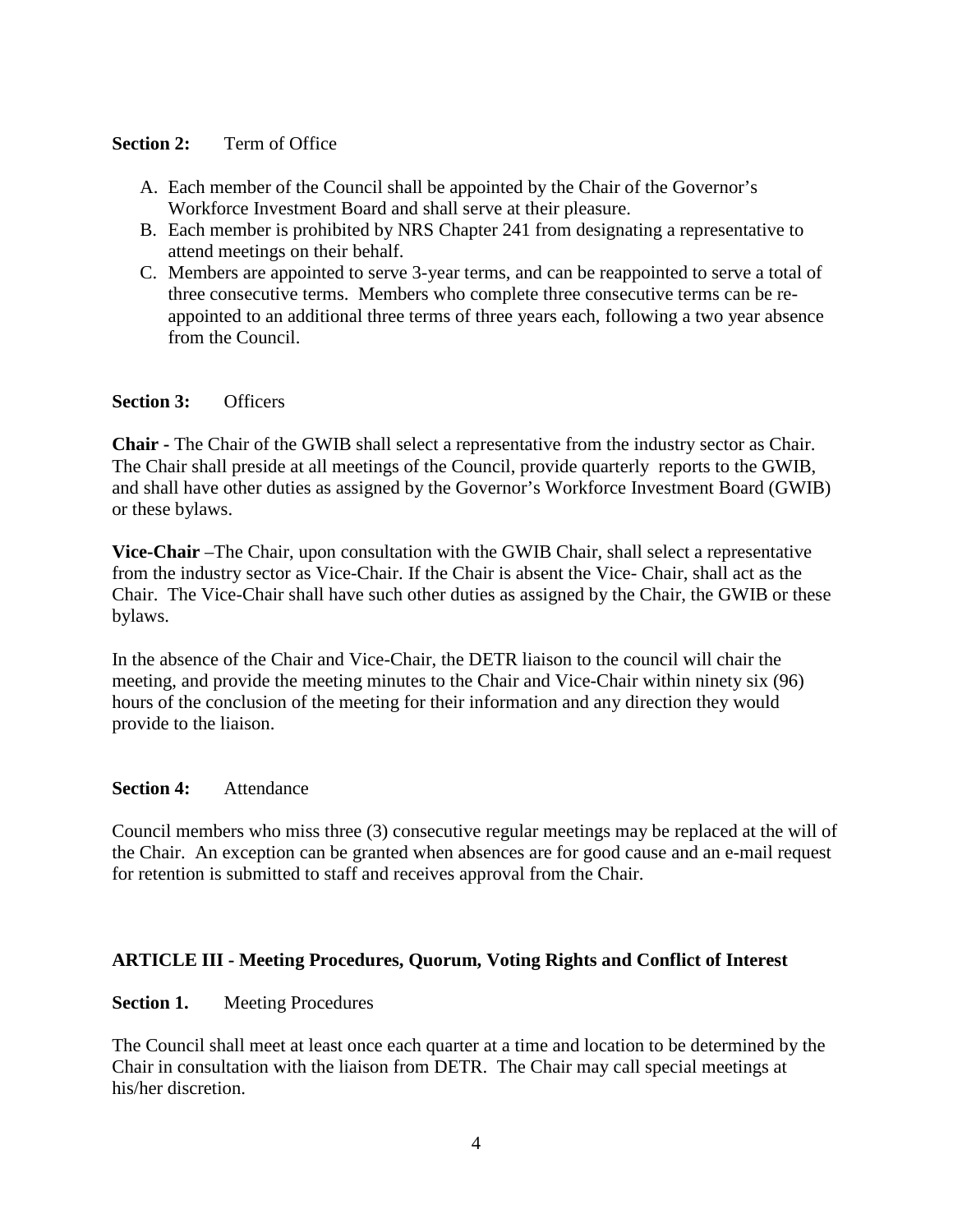All meetings shall comply with Nevada's Open Meeting Law (NRS 241). Communications or requests to be considered by the sector council from persons not members of the Council must be made to the Chair in writing at least twenty (20) days prior to a regular scheduled sector council meeting.

All Sector Council business will be conducted pursuant to the most current edition of Roberts Rules of Order.

Minutes of the proceedings for each sector council meeting will be recorded and maintained by DETR. Minutes shall document attendance and absences of the Sector Council members. A summary of the recorded minutes will be distributed to each Sector Council member at least five days before the next scheduled meeting.

Meeting agendas, minutes, supporting and informational material of any sector council meeting shall be made available to the public upon written request to the Council.

### **Section 2.** Ouorum

A quorum of the Sector Council consists of a simple majority of the membership. If a quorum is present, the affirmative vote of the majority shall be an official act of the Council.

#### **Section 3.** Voting Rights

Each member of the Council who is present shall cast one vote on any question.

#### **Section 4.** Conflict of Interest

- A. Except as provided in paragraph (B) of this section, a member of the Sector Council shall:
	- 1. When met with a potential conflict of interest , announce publicly the nature of the potential conflict prior to taking any action thereon; or
	- 2. When met with an actual conflict of interest (see NRS 281A.420 and 29 USC §  $2821(f)$  (1) & (2)), announce publicly the nature of the conflict and, except as provided in paragraph (3) of section 4 (A), refrain from voting upon or advocating the passage or failure of, but may otherwise participate in the consideration of a matter with respect to which the independence of judgment of a reasonable person in the public officer's situation would be materially affected by the matters set forth in NRS 281A.420(3)(a), (3)(b) & (3)(c) in consideration with NRS 281A.420(4)(a) & 4(b).
	- 3. Be eligible to vote in case of an actual conflict if the member's vote is necessary to meet a requirement of a minimum number of votes to take official action, but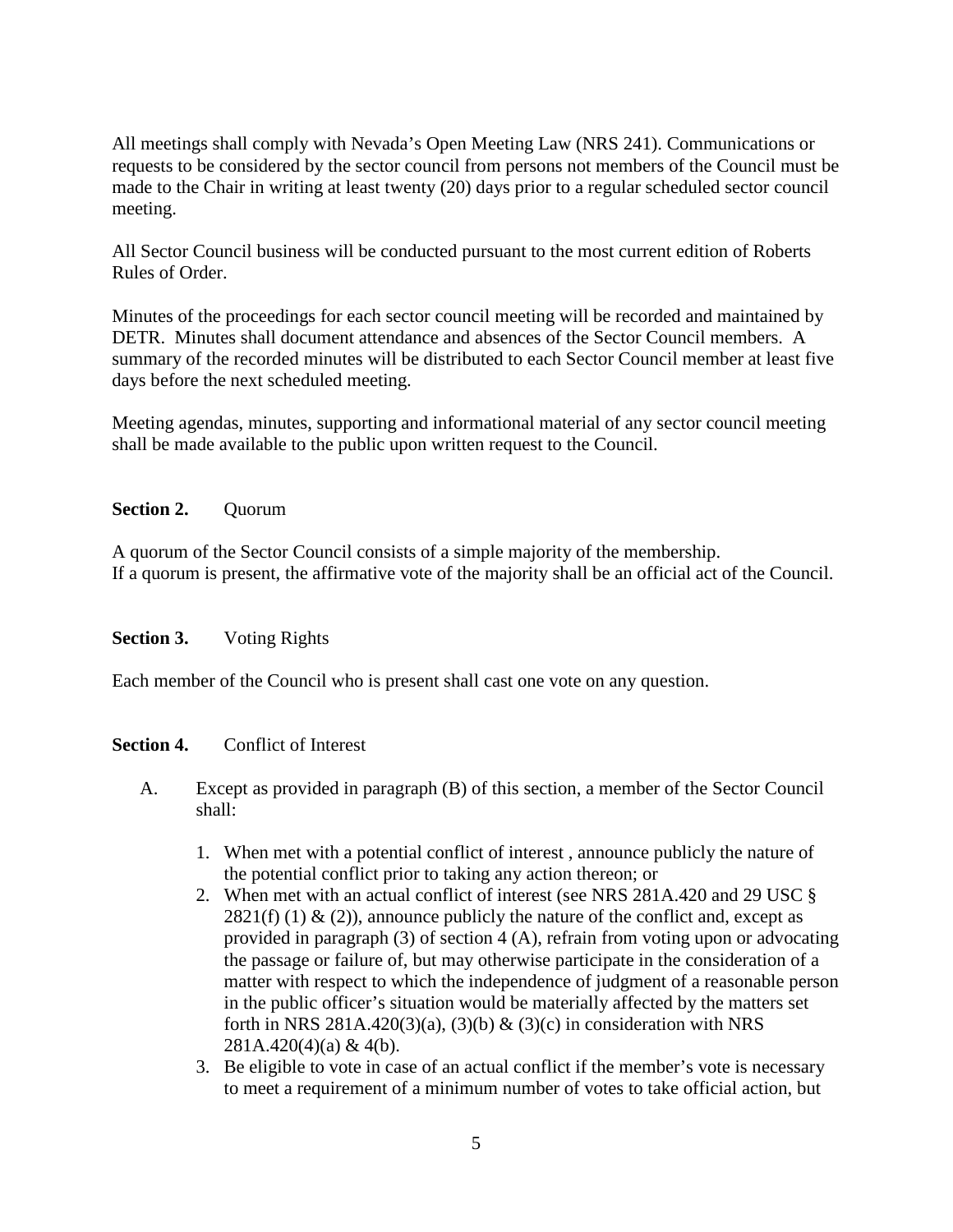not to participate in any discussion or debate on the issue out of which the actual conflict arises.

B. The Workforce Investment Act forbids a member from voting on a matter under consideration by the GWIB and the Sector Councils regarding the provisions of services by such member (or by an entity that such member represents), without exception. The member shall announce publicly the nature of the conflict regarding provision of services by such member, refrain from participating in any discussion or debate on the matter and refrain from voting on the matter under any circumstances.

#### **Section 5.** Misconduct

The Chair of the GWIB has the authority to remove Sector Council members for misconduct.

# **ARTICLE IV- Subcommittees**

**Section 1.** Subcommittees

A. The Sector Council Chair may appoint subcommittees and advisory committees, and the subcommittee Chairs, to assist the Council with matters within the scope of powers, duties, and functions of the Council.

B. Membership may be composed of members of the Council, former members of the Council, and members of the public who have experience or knowledge relating to matters of concern.

C. To the extent practicable, Subcommittee membership will be representative of the geographic areas of the State.

D. All subcommittees or advisory committees must comply with the provisions of Nevada Open Meeting Laws (Chapter 241 of Nevada Revised Statutes).

### **ARTICLE V- Bylaw Changes and Bylaw Review**

### **Section 1.** Bylaw Changes

These bylaws may be amended, repealed or new bylaws may be enacted by an affirmative vote of two thirds (2/3) of the Council during any meeting at which a quorum is present. Any proposed changes must be presented to the Chair of the GWIB for presentation and discussion by the GWIB at the next scheduled meeting of the Board. The GWIB must provide final approval for any changes to the Bylaws.